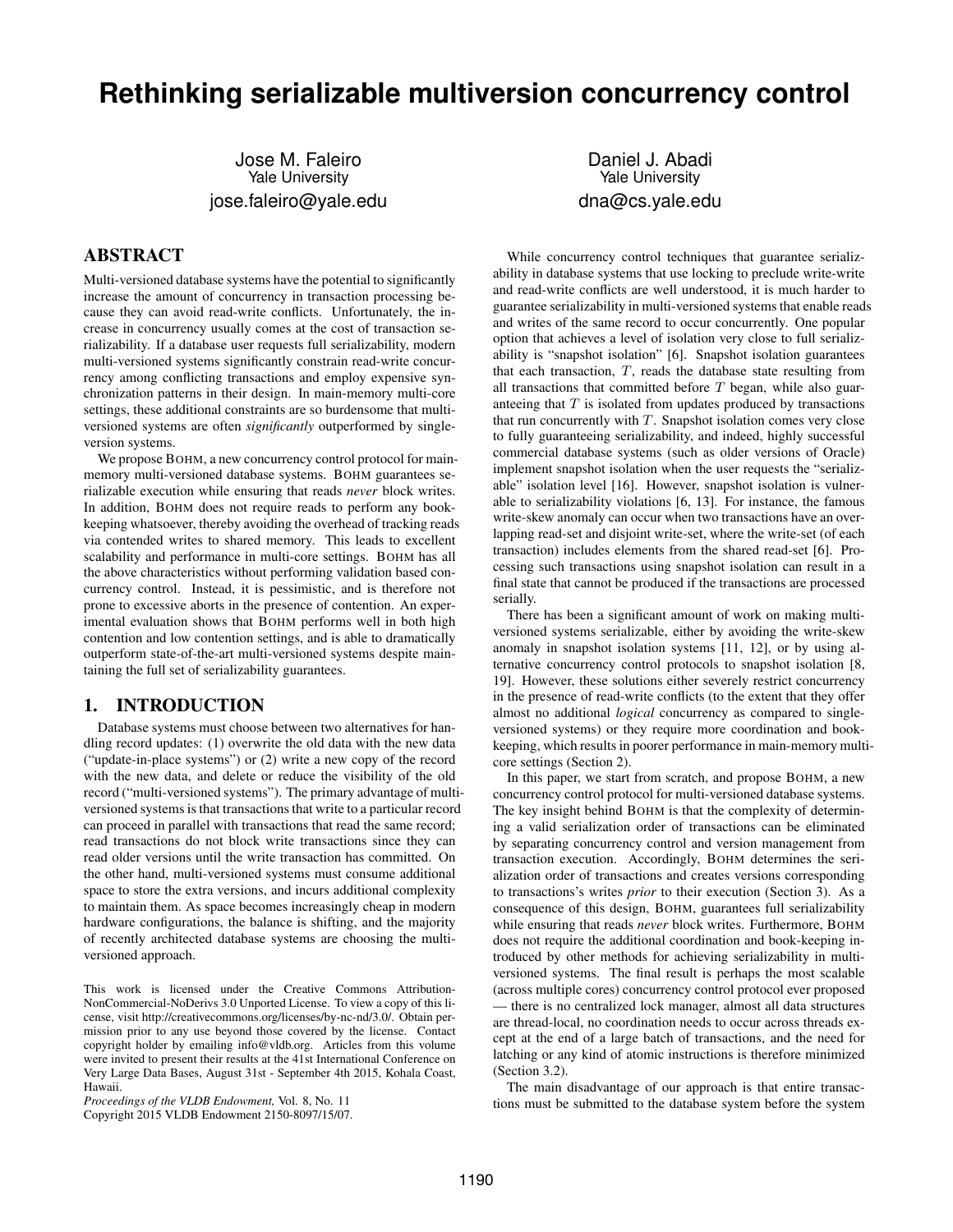can begin to process them. Traditional cursor-oriented database access, where transactions are submitted to the database in pieces, are therefore not supported. Furthermore, the write-set of a transaction must be deducible before the transaction begins — either through explicit write-set declaration by the program that submits the transaction, or through analysis of the transaction by the database system, or through optimistic techniques that submit a transaction for a trial run to get an initial guess for its write-set, and abort the transaction if the trial run resulted in an incorrect prediction [30, 26].

Although these disadvantages (especially the first one) change the model by which a user submits transactions to a database system, an increasingly large number of performance sensitive applications already utilize stored-procedures to submit transactions to database systems in order to avoid paying round-trip communication costs to the database server. These applications can leverage our multi-versioned concurrency control technique without any modifications.

BOHM thus presents a new, interesting alternative in the space of multi-version concurrency control options — an extremely scalable technique, at the cost of requiring entire transactions with deducible write-sets in advance. Experiments show that BOHM achieves linear scalability up to (at least) 20 million record accesses per second with transactions being processed over dozens of cores.

In addition to contributions around multi-versioned serializability and multi-core scalability, a third important contribution of BOHM is a clean, modular design. Whereas traditional database systems use a monolithic approach, with the currency control and transaction processing components of the systems heavily cross-dependent and intertwined, BOHM completely separates these system components, with entirely separate threads performing concurrency control and transaction processing. This modular design is made possible by BOHM's philosophy of planning transaction execution in advance, so that when control is handed over to the execution threads, they can proceed without any concern for other concurrently executing transactions. This architecture greatly improves database engine code maintainability and reduces database administrator complexity.

# 2. MOTIVATION

We now discuss two fundamental issues that limit the performance of current state-of-the-art multi-version concurrency control protocols: *a*) the use of global counters to obtain timestamps, and *b*) the cost of guaranteeing serializable execution

#### 2.1 Centralized Timestamps

When a multi-version database system updates the value of a record, the update creates a new version of the record. Each record may have several versions simultaneously associated with it. Multiversion databases therefore require a way to decide which of a record's versions – if any – are visible to a particular transaction. In order to determine the record visible to a transaction, the database associates *timestamps* with every transaction, and every version of a record.

Multi-version databases typically use a global counter to obtain unique timestamps. When a transaction needs a timestamp, the database atomically increments the value of the counter using a latch or an atomic *fetch-and-increment* instruction. Using a global counter to obtain timestamps works well when it is shared among a small number of physical CPU cores but does not scale to high core counts [31].

Note that the use of a global counter to assign transactions their timestamps is a pervasive design pattern in multi-version databases. The use of a global counter is not restricted to only systems which



Figure 1: Non-serializable interleaving, and corresponding serialization graph of  $T_r$  and  $T_w$ .  $r[x_1]$  denotes to a *read* of version 1 of record x, correspondingly,  $w[x_1]$  denotes a *write* to record  $x$ , which produces version 1. A record's subscript corresponds to the version read or written by the transaction.

implement serializable isolation; implementations of weaker isolation levels such as snapshot isolation and read committed also use global counters [8, 19]. These systems are thus subject to the scalability restrictions of using a global counter.

In order to address this bottleneck, BOHM assigns a total order to transactions prior to their execution. Each transaction is implicitly assigned a timestamp based on its position in the total order. When a transaction is eventually executed, BOHM ensures that the state of the database is identical to a serial execution of the transactions as specified by the total order. Assigning a transaction its timestamp based on its position in the total order allows BOHM to use lowoverhead mechanisms for timestamp assignment. For instance, in our implementation, we utilize a single thread which scans the total order of transactions sequentially and assigns transactions their timestamps (Section 3.2.1).

# 2.2 Guaranteeing Serializability

Multi-version database systems can execute transactions with greater concurrency than their single version counterparts. A transaction,  $T_r$ , which reads record x need not block a concurrent transaction,  $T_w$ , which performs a write operation on record x. In order to avoid blocking  $T_w$ ,  $T_r$  can read a version of x,  $x_{old}$  that exists *prior* to the version produced by  $T_w$ 's write,  $x_{new}$ . More generally, multiversioning allows transactions with conflicting read and write sets to execute without blocking each other. Unfortunately, if conflicting transactions are processed without restraint, the resulting execution may not be serializable. In our example, if  $T_r$  is allowed to read  $x_{old}$ , then it must be ordered before  $T_w$  in the serialization order.

In the formalism of Adya et al. [1], the serialization graph corresponding to the above execution contains an *anti-dependency edge* from  $T_r$  to  $T_w$ . In order for an execution of transactions to be serializable, the serialization graph corresponding to the trace of the execution cannot contain cycles. If  $T_r$  were to write another record y, and  $T_w$  read y (in addition to  $T_r$ 's read of x and  $T_w$ 's write of x), then the order of  $T_r$  and  $T_w$ 's operations on record y must be the same as the order of their operations on record  $x$ . In particular,  $T_w$  must not read  $y_{old}$  (the version of y prior to  $T_r$ 's write), otherwise, the serialization graph would contain an anti-dependency edge from  $T_w$  to  $T_r$ , leading to a cycle in the resulting serialization graph.

Figure 1 shows the the interleaved execution of transactions  $T_r$ and  $T_w$ , and the corresponding serialization graph. The graph contains two anti-dependency edges, one from  $T_r$  to  $T_w$ , and the other from  $T_w$  to  $T_r$ ; these two edges form a cycle, implying that the interleaving of  $T_w$  and  $T_r$  as described above is not serializable. This example is a variant of Snapshot Isolation's well known *write-skew* anomaly [6].

In order to avoid non-serializable executions such as the one described above, multi-versioned database systems need to account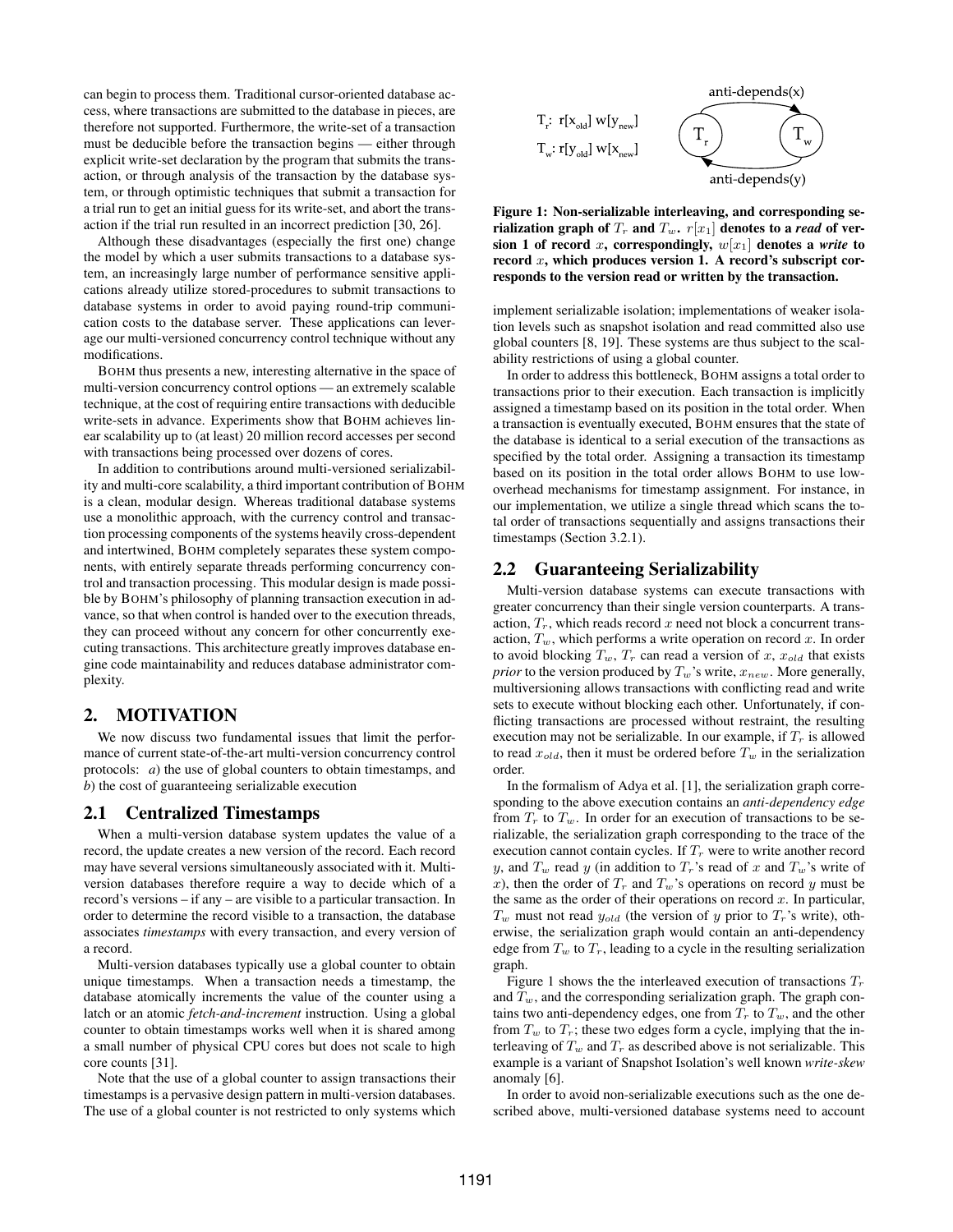for anti-dependencies among transactions whose read and write sets conflict. There exist two ways of accounting for anti-dependencies:

- Track Reads. Whenever a transaction reads a record, the system tracks the fact that the transaction performed the read by associating some meta-data with each record in the database. The read meta-data associated with records in the database system is then used to decide on the order of transactions. For instance, the pessimistic version of Hekaton's multi-version concurrency control algorithm associates a counter with every record in the database [19]. The counter reflects the number of in-flight transactions that have read the record. As another example, Cahill et al. modify BerkeleyDB's lock manager to track anti-dependency edges to and from a particular transaction [8].
- Validate Reads. A transaction locally keeps track of the version of each record it observed. When the transaction is ready to commit, it validates that the reads it observed are consistent with a serial order. This technique is used by Hekaton's optimistic concurrency control protocol [19], and Multi-version General Validation [2].

While both approaches ensure that all executions are serializable, they come at a cost. Concurrency control protocols track reads in order to *constrain* the execution of concurrent readers and writers. For instance, Hekaton's pessimistic concurrency control protocol does not allow a writer to commit until all concurrent readers have either committed or aborted [19]. In addition to the reduction in concurrency resulting from the concurrency control protocol itself, tracking reads entails writes to shared memory. If a record is popular, then many different threads may attempt to update the same memory words concurrently, leading to contention for access to internal data structures, and subsequent cache coherence slowdowns. Since *reads* are tracked, this contention is present even if the workload is read-only.

The "Validate Reads" approach does not suffer from the problem of requiring reads to write internal data to shared memory. However, validation protocols reduce concurrency among readers and writers by aborting readers. Such a situation runs counter to the original intention of multi-version concurrency control, because allowing multiple versions of a record is supposed to allow for greater concurrency among readers and writers.

In order to address these limitations, we designed BOHM's concurrency control protocol with the following goals in mind: (1) A transaction,  $T_r$ , which reads the value of a particular record should *never* block or abort a concurrent transaction that writes the same record. This should be true whether or not  $T_r$  is a read-only transaction. (2) Reading the value of a record should not require any writes to shared memory.

# 3. DESIGN

BOHM's design philosophy is to eliminate or reduce coordination among database threads due to synchronization based on writes to shared memory. BOHM ensures that threads either make decisions based on local state, or amortize the cost of coordination across several transactions. BOHM achieves this goal by separating concurrency control logic from transaction execution logic. This separation is reflected in BOHM's architecture: a transaction is processed by two different sets of threads in two phases: (1) a concurrency control phase which determines the proper serialization order and creates a data structure that will enable the second phase to process transactions without concern for concurrently executing transactions, and (2) an execution phase, which actually executes transaction's logic.

While the separation of concurrency control logic and transaction execution logic allows BOHM to improve concurrency and avoid scalability bottlenecks, it comes at the cost of extra requirements. In order to plan execution correctly, the concurrency control phase needs advance knowledge of each transaction's write-set. This requirement is not unique to BOHM — several prior systems exploit a priori information about transactions's read- and/or writesets [3, 10, 30, 23]. These previous systems have shown that even though they need transactions' write- (and sometimes also read-) sets in advance, it is not necessary for transactions to pre-declare these read-/write-sets. For example, Calvin proposes a speculative technique which predicts each transaction's read-/write-sets on the fly [30]. Furthermore, Ren et. al. show that aborts due to speculative read/write-set prediction are rare, since the volatility of data used to derive the read and write sets is usually  $low<sup>1</sup>$  [26]. BOHM can make use of this technique if transactions' write-sets are not available (or derivable) in advance. However, either way, there is a requirement that the entire transaction be submitted to the system at once. Thus, cursor-oriented transaction models that a submit a transaction to the system in pieces cannot be supported.

# 3.1 System Overview

Transactions that enter the system are handed over to a single thread which creates a log in shared-memory containing a list of all transactions that have been input to the system. The position of a transaction in this log is its timestamp. The log is read (in parallel) by m concurrency control threads. These threads own a logical partition of the records in the database. For each transaction in the log, each concurrency control thread analyzes the write-set of the transaction to see if it will write any records in the partition owned by that thread. If so, the thread will create space (a "placeholder") for the new version in the database (the contents remain uninitialized) and link it to the placeholder associated with the previous version of record (which was written by the same thread).

A separate set of  $n$  threads (the "transaction execution threads") read the same log of input transactions and perform the reads associated with the transactions in the log and fill in the pre-existing allocated space for any writes that they perform. These transaction execution threads do not start working on a batch of transactions until the the concurrency control threads have completed that same batch. Therefore, it is guaranteed that placeholders already exist for any writes that these threads perform. Furthermore, reads can determine which version of a record is the correct version to read (in order to guarantee serializability) by navigating the backward references of the placeholders until the record is reached which was created by a transaction older than the transaction which is performing the read and invalidated by a transaction newer than the transaction which is performing the read. If this placeholder associated the correct version to read remains uninitialized, then the read must block until the write is performed. Hence, in BOHM, reads never block writes, but writes can block reads.

The following two subsections give more details on the concurrency control phase and the transaction execution phase, respectively. Furthermore, they explain how our design upholds our philosophy of not allowing contented writes to shared memory, nor any thread synchronization at the record or transaction granularity.

# 3.2 Concurrency Control

The concurrency control layer is responsible for (1) determining the serialization order of transactions, and (2) creating a safe envi-

<sup>&</sup>lt;sup>1</sup>For example, on TPC-C, no aborts due to speculative read/write set prediction are observed.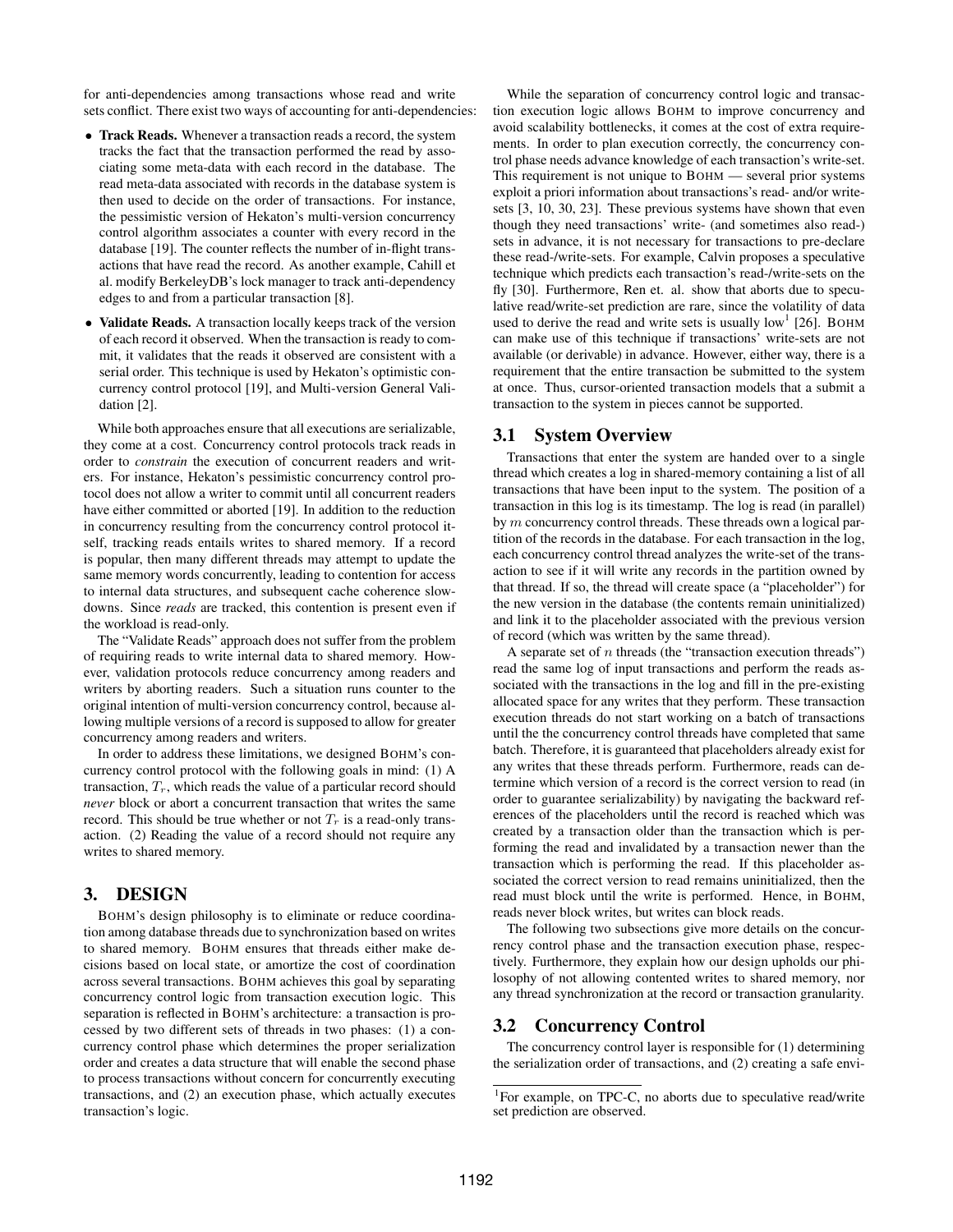

Figure 2: Intra-transaction parallelism. Transaction 200, which writes four records is shown in the upper rectangle. The logical partitioning of concurrency control thread responsibility is shown below.

ronment in which the execution phase can run transactions without concern for other transactions running concurrently.

#### *3.2.1 Timestamp Assignment*

The first step of the concurrency control layer is to insert each transaction into a log in main-memory. This is done by a single thread dedicated solely to this task. Because the concurrency control layer is separated from (and run prior to) transaction execution, BOHM can use this log to implicitly assign timestamps to transactions (the timestamp of a transaction is its position in the log). Since a single thread creates the log prior to all other steps in transaction processing, log creation (and thus timestamp assignment) is an uncontended operation. This distinguishes BOHM from other multi-versioned schemes that assign timestamps (which involve updating a shared counter) as part of transaction processing. Thus, timestamp assignment is an example of our design philosophy of avoiding writing and reading from shared data-structures as much as possible.

Several prior multi-version concurrency control mechanisms assign each transaction, T, two timestamps,  $t_{begin}$  and  $t_{end}$  [2, 6, 8, 19].  $t_{begin}$  determines which versions of pre-existing records are visible to  $T$ , while  $t_{end}$  determines the logical time at which  $T$ 's writes become visible to other transactions, and is used to validate whether  $T$  can commit. The time between  $t_{begin}$  and  $t_{end}$  determines the logical interval of time during which  $T$  executes. If another transaction's logical interval overlaps with that of  $T$ , then the database system needs to ensure that the transactions do not conflict with each other (what exactly constitutes a conflict depends on the isolation level desired).

In contrast, BOHM assigns each transaction a *single timestamp*,  $ts$  (determined by the transaction's position in the log). Intuitively, ts "squashes"  $t_{begin}$  and  $t_{end}$  together; ts determines both the logical time at which  $T$  performs its reads, and the logical time at which T's writes are visible to other transactions. As a consequence, each transaction appears to execute atomically at time ts.

#### *3.2.2 Inserting Placeholders*

Once a transaction's timestamp has been determined, the concurrency control layer inserts a new version for every record in the transaction's write-set. This includes creating new versions for index key-values updated by the transaction. The version inserted by the concurrency control layer contains a placeholder for the value of the version, but the value is uninitialized. The actual value of the version is only produced once the corresponding transaction's logic is executed by the execution layer (Section 3.3).

Several threads contribute to the processing of a single transaction's write-set. BOHM partitions the responsibility for each record of a table across the set of concurrency control threads. When the concurrency control layer receives a transaction, *every* concurrency

control thread examines  $T$ 's write-set in order to determine whether any records belong to the partition for which it is responsible.

Figure 2 illustrates how several threads cooperatively process each transaction. The transaction is assigned a timestamp of 200, and its write-set consists of records  $a, b, c$ , and  $d$ . The concurrency control layer partitions records among three threads,  $CC_1$ ,  $CC_2$ , and  $CC_3$ .  $CC_1$ 's partition contains record a,  $CC_2$ 's partition contains records b and c, and  $CC_3$ 's partition contains record d.  $CC_1$ thus inserts a new version for record  $a, CC<sub>2</sub>$  does the same for records b and c, and  $CC_3$  for d. BOHM uses several threads to process a *single* transaction, a form of *intra-transaction* parallelism.

Every concurrency control thread must check whether a transaction's write-set contains records that belong to its partition. For instance, if record d belonged to  $CC_1$ 's partition instead of  $CC_3$ 's,  $CC<sub>3</sub>$  would still have to check the transaction's write-set in order to determine that no records in the transaction's write-set map to its partition.

This design is consistent with our philosophy that concurrency control threads should *never* need to coordinate with each other in order to process a transaction. Each record is *always* processed by the same thread (as long as the partitioning is not adjusted); two concurrency control threads will never try to process the same record, even across transaction boundaries. The decision of which records of a transaction's write-set to process is a purely *thread local* decision; a concurrency control thread will process a particular record only if the record's key resides in its partition.

Not only does this lead to reduced cache coherence traffic, but it also leads to multi-core scalability. As we dedicate more concurrency control threads to processing transactions, throughput increases for two reasons. First, each transaction is processed by a greater number of concurrency control threads, which leads to an increase in intra-transaction parallelism. Since concurrency control threads do not need to coordinate with each other, there is little downside to adding additional threads as long as there are enough processing resources on which they can run. Second, for a fixed database size, the number of keys assigned to each thread's partition *decreases*. As a consequence, each concurrency control thread will have a smaller cache footprint.

One impediment to scalability is the fact that every concurrency control thread must examine every transaction that enters the system. This is logic which is effectively executed serially, since every concurrency control thread runs the same piece of logic. Increasing the number of concurrency control threads beyond a certain point will therefore yield a diminishing increase in throughput due to Amdahl's law. Although we have not encountered this scalability bottleneck in our experimental evaluation, a straightforward mechanism around the issue is to pre-process transactions prior to handing them over to the concurrency control layer. The pre-processing layer can analyze each transaction to determine the set of concurrency control threads responsible for the writes the transaction performs, and then forward transaction references to the appropriate concurrency control threads. Each transaction can be pre-processed independently of others, thus making the pre-processing step embarrassingly parallelizable.

#### *3.2.3 Processing a single transaction's read/write set*

For each record in a transaction's write-set, the concurrency control phase produces a new version to hold the transaction's write. Figure 3 shows the format of a record version. Each version consists of the following fields:

• Begin Timestamp. The timestamp of the transaction that created the record.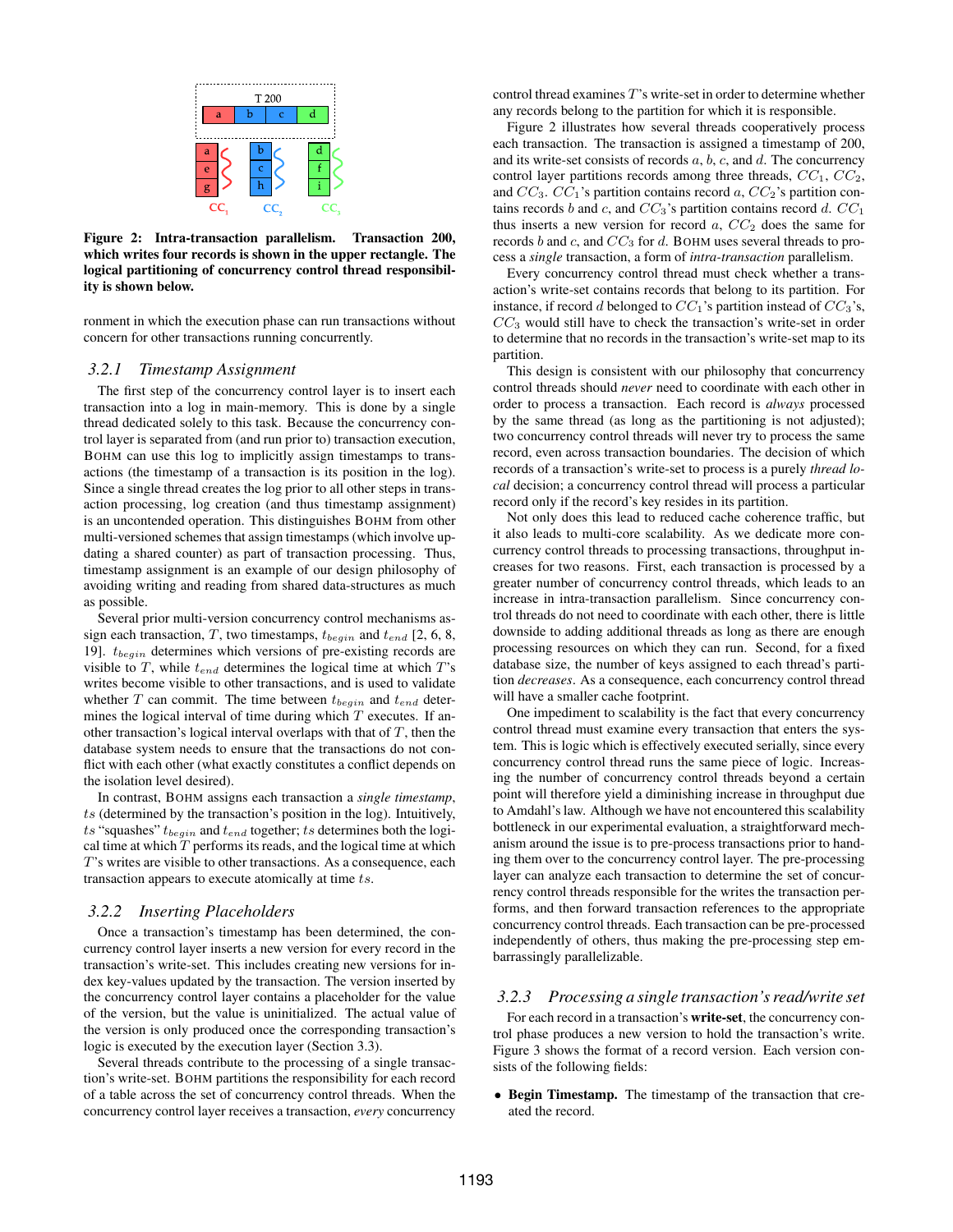

Figure 3: Inserting a new version

- End Timestamp. The timestamp of the transaction that invalidated the record.
- Txn Pointer. A reference to the transaction that must be executed in order to obtain the value of the record.
- Data. The actual value of the record.
- Prev Pointer. A reference to the version of the record that precedes the current version.

When inserting a new version of a record, the concurrency control thread sets the version's fields as follows: (1) the version's start timestamp is set to the timestamp of the transaction that creates the version, (2) the version's end timestamp is set to infinity, (3) the version's txn pointer is set to the transaction that creates the version, (4) the version's data is left uninitialized, (5) the version's prev pointer is set to the preceding version of the record.

Figure 3 shows the thread  $CC_1$  inserting a new version of record a, which is produced by transaction  $T_{200}$ .  $CC_1$  sets the new version's begin timestamp to 200, and its end timestamp to infinity. The version's txn pointer is set to  $T_{200}$  (since  $T_{200}$  produces the new version). At this point, the version's data has not yet been produced; BOHM needs to execute  $T_{200}$  in order to obtain the value of the version.

While inserting a new version of record  $a, CC_1$  finds that a previous version of the record exists. The older version of  $\alpha$  was produced by transaction  $T_{100}$ .  $CC_1$  sets the new version's prev pointer to the old version, and sets the old version's end timestamp to 200.

In order to create a new version of a record, BOHM does not need to synchronize concurrency control threads. BOHM partitions the database among concurrency control threads such that a record is *always* processed by the same thread, even across transaction boundaries (Section 3.2.2). One consequence of this design is that there is no contention in the concurrency control phase. The maintenance of the pointers to the current version of every record can be done in a thread-local data-structure; thus the look-up needed to populate the prev pointer in the new versions is thread-local. Furthermore, if multiple transactions update the same hot record, the corresponding new versions of the record are written by the *same* concurrency control thread, thereby avoiding cache coherence overhead.

For each element in the transaction's read-set, BOHM needs to identify the corresponding version that the transaction will read. In general, the concurrency control phase does not need to get involved in processing a transaction's read-set. When an execution thread that is processing a transaction with timestamp  $ts$  wants to read a record in the database, it can find the correct version of the record to read by starting at the latest version of the record, and following the chain of linked versions (via the prev pointer field) until it finds a version whose  $t_{begin} \leq ts$  and  $t_{end} \geq ts$ . If no such version exists, then the record is not visible to the transaction.

While the above-described technique to find which version of a record to read is correct, the cost of the traversal of pointers may be non-trivial if the linked list of versions is long. Such a situation may arise if a record is popular and updated often. An optimization to eliminate this cost is possible if the concurrency control phase has advanced knowledge of the read-sets of transactions (in addition to the write-set knowledge it already requires). In this case, for every record a transaction will read, concurrency control threads annotate the transaction with a reference to the correct version of the record to read. This is a low-cost operation for the concurrency control threads since the correct version is simply the most recent version at the time the concurrency control thread is running<sup>2</sup>.

In particular, if a record in a transaction's read-set resides on a concurrency control thread's logical partition, the thread looks up the latest version of the record and writes a reference to the latest version in a memory word reserved in advance within the transaction. The concurrency control thread *does not* track the read in the database, it merely gives the transaction a reference to the latest version of the record as of the transaction's timestamp.

A consequence of BOHM's design is that a transaction's reads do not require any contended writes to shared memory. Even for the read-set optimization mentioned above, the write containing the correct version reference for a read is to pre-allocated space for the reference within a transaction, and is uncontended since only one concurrency control thread is responsible for a particular record. In contrast, pessimistic multi-version systems such as Hekaton [19] and Serializable Snapshot Isolation [8] need to coordinate a transaction's reads with concurrent transaction's writes in order to avoid serializability violations.

#### *3.2.4 Batching*

Only after a transaction  $T$  has been processed by all appropriate concurrency control threads can it be handed off to the transaction execution layer. One naïve way of performing this hand-off is for the concurrency control threads to notify each other after having processed each transaction by using synchronization barriers. After processing  $T$ , each concurrency control thread enters a global barrier in order to wait for all other threads to finish processing T. After all threads have entered this barrier, each concurrency control thread can begin processing the next transaction.

Unfortunately, processing transactions in this fashion is extremely inefficient. Threads need to synchronize with each other on every transaction, which has the effect of forcing concurrency control threads to effectively execute in lock step. Another issue is that some concurrency control threads are needlessly involved in this synchronization process. Consider a scenario where none of the records in T's write-set belong to a concurrency control thread, CC's, partition. CC has to wait for every thread in order to move on to the next transaction despite the fact that CC "contributes" nothing to T's processing.

BOHM avoids expensive global coordination on every transaction, and instead *amortizes* the cost of coordination across large batches of transactions. The concurrency control thread responsible for allotting each transaction a timestamp accumulates transactions in a batch. The concurrency control threads responsible for writing versions receive an ordered batch of transactions, b, as input. Each concurrency control thread processes every transaction in b independently, without coordinating with other threads (Sections 3.2.2,

<sup>&</sup>lt;sup>2</sup>This is true since concurrency control threads process transactions sequentially (threads derive concurrency by exploiting intratransaction parallelism).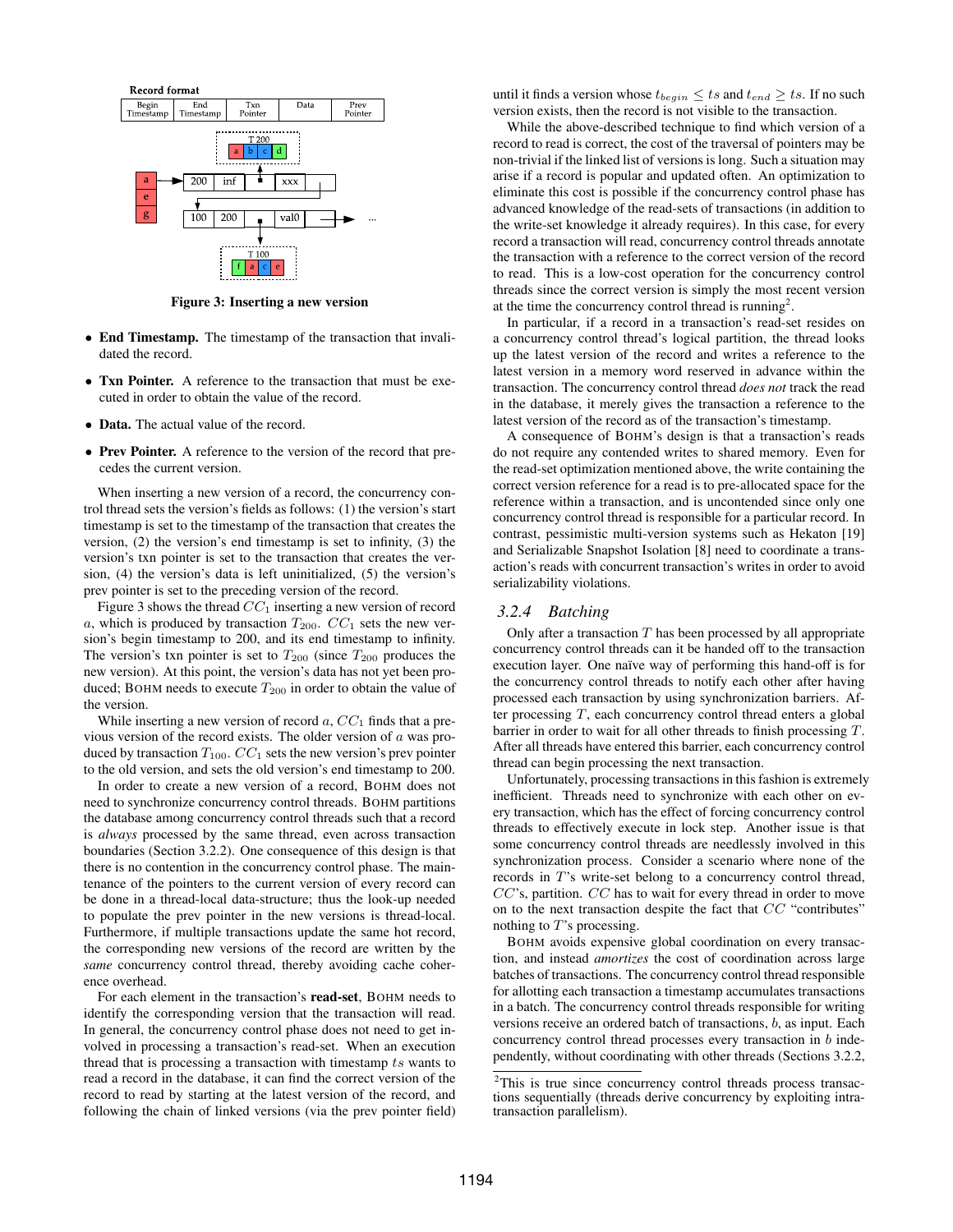3.2.3). Once a thread has finished processing every transaction in b, it enters a global barrier, where it waits until all concurrency control threads have finished processing  $b$ , amortizing the cost of a single global barrier across every transaction in b.

Coordinating at the granularity of batches means that some threads may outpace others in processing a batch; a particular thread could be processing the  $100^{th}$  transaction in the batch while another is still processing the  $50<sup>th</sup>$  transaction. Allowing certain concurrency control threads to outpace others is safe for the same reason that intra-transaction parallelism is safe (Section 3.2.2): BOHM partitions the database among concurrency control threads such that a particular record is *always* processed by the same thread, even across transaction boundaries.

# 3.3 Transaction Execution

After having gone through the concurrency control phase, a batch of transactions is handed to the transaction execution layer. The execution layer performs two main functions: it executes transactions' logic, and (optionally) incrementally garbage collects versions which are no longer visible due to more recent updates.

#### *3.3.1 Evaluating Transaction Logic*

The concurrency control layer inserts a new version for every record in a transaction's write-set. However, the *data* within the version cannot yet be read because the transaction responsible for producing the data has not yet executed; concurrency control threads merely insert placeholders for the data within each record. Each version inserted by the concurrency control layer contains a reference to the transaction that needs to be evaluated in order to obtain the data of the version.

**Read Dependencies.** Consider a transaction  $T$ , whose readset consists of  $r_1, r_2, ..., r_n$ . T needs to read the correct version of each record in its read-set using the process described in Section 3.2.3. However, the data stored inside one or more of these correct versions may not yet have been produced because the corresponding transaction has not yet been executed. Therefore, an execution thread may not be able to complete the execution of T until the transaction upon which  $T$  depends has finished executing.

**Write Dependencies.** Every time the value of a particular record is updated, the concurrency control layer creates a new version of the record, stored separately from other versions. Consider two transactions  $T_1$  and  $T_2$ , such that (1) neither transactions' logic contain aborts, and (2)  $T_1$  is processed before  $T_2$  by the concurrency control layer. Both transactions' write-sets consist of a single record, x, while their read-sets do not contain record  $x$ . In this scenario, the concurrency control layer will write out two versions corresponding to record x, one each for  $T_1$ 's and  $T_2$ 's update. The order of both transaction's updates is already decided by the concurrency control layer; therefore,  $T_1$  and  $T_2$ 's execution need not be coordinated. In fact,  $T_2$  could execute *before*  $T_1$ , despite the fact that  $T_1$  precedes  $T_2$ , and their write-sets overlap. However, if  $T_2$ performs a read-modify-write of record  $x$ , then  $T_2$  must wait for the version of x produced by  $T_1$  before it can proceed with the write (this is a type of read dependency explained above). If  $T_2$  aborts, then it also needs to wait for  $T_1$ . The reason is that in this case, the data written to its version of x is equal to that produced by  $T_1$ . Thus,  $T_2$  has a read dependency on  $T_1$ .

We now describe how a set of execution threads execute a batch of transactions handed over from the concurrency control layer. The execution layer receives a batch of transactions in an ordered array  $T_0, T_1, ..., T_n$  >. The transactions are partitioned among  $k$  execution threads such that thread  $i$  is responsible for ensuring transactions  $T_i$ ,  $T_{i+k}$ ,  $T_{i+2k}$ , and so forth are processed. Thread

 $i$  does not need to directly execute all transactions that it is responsible for — other threads are allowed to execute transactions assigned to  $i$ , and  $i$  is allowed to execute transactions assigned to other threads. However, before moving onto a new batch of transactions, thread  $i$  must ensure that all transactions that it is responsible for in the current batch have been executed.

Each transaction can be in one of three states: Unprocessed, Executing, and Complete. All transactions received from the concurrency control layer are in state Unprocessed — this state corresponds to transactions whose logic has not yet been evaluated. A transaction is in state Executing if an execution thread is in the process of evaluating the transaction. A transaction whose logic has been evaluated is in state Complete.

In order to process a transaction,  $T$ , an execution thread,  $E$ , attempts to atomically change  $T$ 's state from Unprocessed to Executing.  $E$ 's attempt fails if  $T$  is either already in state Executing or Complete. If E's attempt is successful, then BOHM can be sure that  $E$  has exclusive access to  $T$ ; subsequent transactions that try to change T's state from Unprocessed to Executing will fail.

If, upon trying to read a record,  $E$  discovers a read dependency on a version that has yet to be produced,  $E$  tries to recursively evaluate the transaction  $T'$  which must be evaluated to produce the needed version. If E cannot evaluate  $T'$  (because another thread is already processing  $T'$ ) then E sets T's state back to Unprocessed.  $T$  is later picked up by an execution thread (not necessarily  $E$ ) which attempts once again to execute the transaction. After completing all reads and writes for  $T$ ,  $E$  sets  $T$ 's state to **Complete**.

Note that execution and concurrency control threads operate on different batches concurrently. Execution threads are responsible for producing the *data* associated with versions written in a batch, while concurrency control threads create versions and update the appropriate indexes. Logically, a version's data is a *field* associated with the version (Section 3.2.3, Figure 3). Execution threads only write a version's data field; therefore, there are no write-write conflicts between execution and concurrency control threads. However, in order to locate the record whose data must be read or written, execution threads may need to read database indexes. Execution threads need only coordinate with a single writer thread while reading an index – the concurrency control thread responsible for updating the index entry for that record. BOHM uses standard latchfree hash-tables to index data; readers need only spin on inconsistent or stale data [18]. We believe that coordinating structural modifications (SMOs) by a single writer with multiple readers is significantly less complex than coordinating multiple writers and readers. We leave the broader discussion of SMOs in general indexing structures to future work.

#### *3.3.2 Garbage Collection*

BOHM can be optionally configured to automatically garbage collect all versions that are no longer visible to any active or future transactions. Records that have been "garbage collected" can be either deleted or archived. This section describes how BOHM decides when a version can be safely garbage collected.

BOHM's execution layer receives transactions in batches. Transactions are naturally ordered across batches; if batch  $b_0$  precedes batch  $b_1$ , then *every* transaction in  $b_0$  precedes *every* transaction in  $b_1$ . Assume that a transaction T belongs to batch  $b_0$ . T updates the value of record r, whose version is  $v_1$ , and produces a new version  $v_2$ . The timestamp of any transaction in batch  $b_i$ , where  $i \geq 1$ , will always exceed  $v_2$ , T's timestamp. As a consequence, version  $v_1$ , which precedes  $v_2$ , will *never* be visible to transactions in batches which occur after  $b_0$ . Section 3.3.1 explained that execution threads always process batches sequentially; that is, each thread will not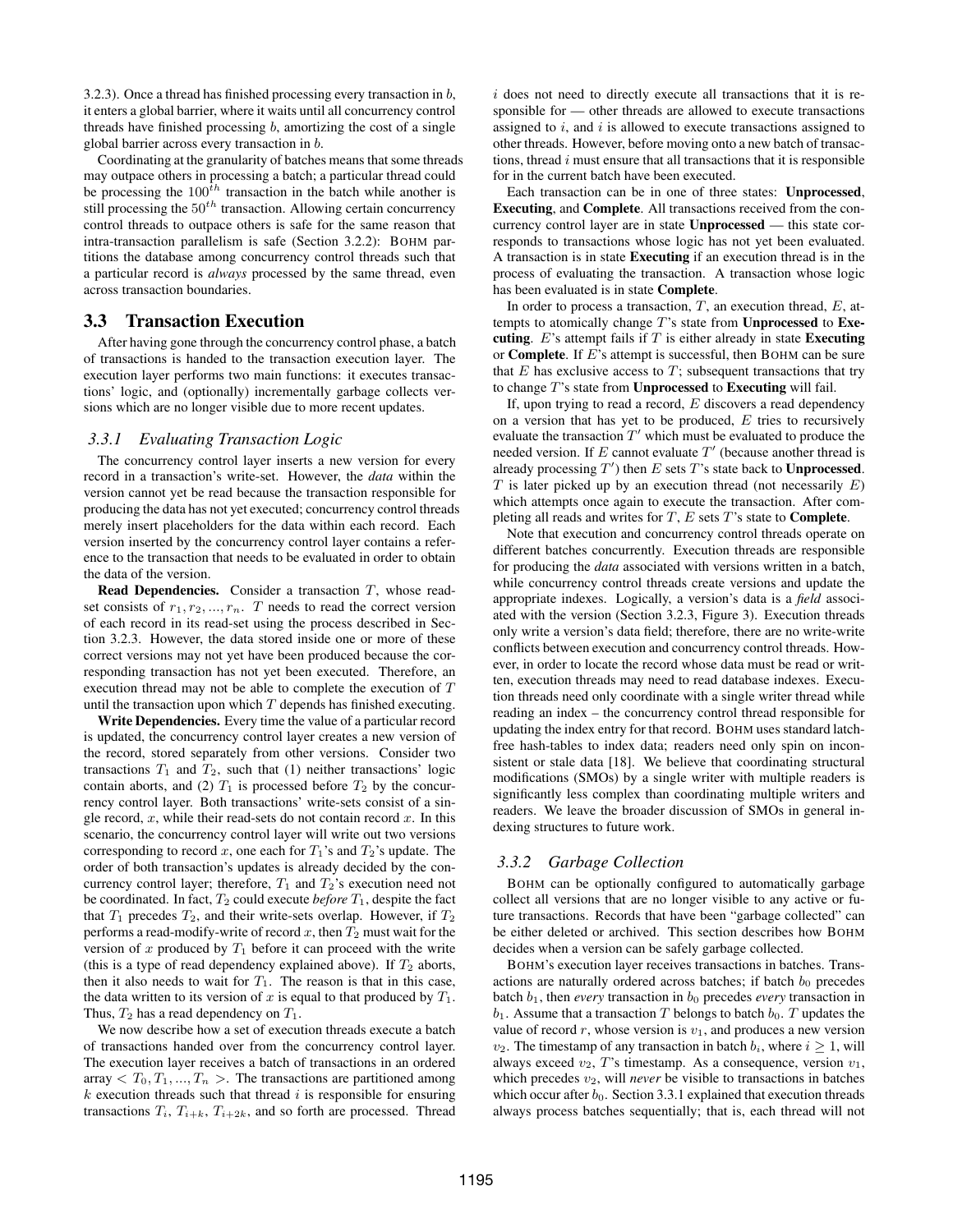move onto batch  $b_{i+1}$  until the transactions it is assigned in  $b_i$  have been executed. Therefore, v<sup>1</sup> can be garbage collected when *every* execution thread has finished executing batch  $b<sub>0</sub>$ . This condition holds regardless of which batch  $v_1$  was created in. In fact,  $v_1$  may even have been created in  $b_0$ . Whenever a transaction in batch  $b_i$ updates the value of a particular record, we can garbage collect the preceding version of the record when every execution thread has finished processing every transaction in batch  $b_i$ .

Garbage collection based on the preceding intuition is amenable to an efficient and scalable implementation based on read-copyupdate (RCU) [21]. The heart of the technique is maintaining a global low-watermark corresponding to the minimum batch of transactions processed by *every* execution thread. Each execution thread  $t_i$  maintains a globally visible variable  $batch_i$ , which corresponds to the batch most recently executed by  $t_i$ .  $batch_i$  is only updated by  $t_i$ . We designate one of the execution threads,  $t_0$ , with the responsibility of periodically updating a global variable *lowwatermark* with  $min(batch<sub>i</sub>)$ , for each i.

# 4. EXPERIMENTAL EVALUATION

BOHM's primary contribution is a multi-version concurrency control protocol that is able to achieve serializability at lower cost than previous multi-version concurrency control protocols. Therefore, the best comparison points for BOHM are other multi-versioned protocols. We thus compare BOHM's performance to two state-ofthe-art multi-versioned protocols: the optimistic variant of Hekaton [19], and Snapshot Isolation (implemented within our Hekaton codebase) [6]. Our Hekaton and Snapshot Isolation (SI) implementations include support for *commit dependencies*, an optimization that allows a transaction to speculatively read uncommitted data. In order to keep our codebase simple, our Hekaton and SI implementations do not incrementally garbage collect versions from the database and use a simple fixed-size array index to access records (BOHM and its other comparison points discussed below use dynamic hash-tables). The lack of garbage collection does not negatively impact performance; on the contrary, garbage collection was cited as one of the primary contributors to Hekaton's poor performance relative to single-versioned systems. BOHM runs with garbage collection enabled; therefore, any performance gains of BOHM over Hekaton and SI that we see in our experiments are conservative estimates. We would expect an even larger performance difference had garbage collection of these baselines been turned on.

While Hekaton and SI are the main points against which we seek to compare BOHM, our evaluation also includes single-version baselines. We compare BOHM against state-of-the-art optimistic concurrency control (OCC) and two-phase locking (2PL) implementations. Our OCC implementation is a direct implementation of Silo [31] – it validates transactions using decentralized timestamps and avoids *all* shared-memory writes for records that were only read. All our optimistic baselines — single-version OCC, Hekaton, and SI — are configured to retry transactions in the event of an abort induced by concurrency control.

Our 2PL implementation uses a hash-table to store information about the locks acquired by transactions. Our locking implementation has three important properties. *a*) Fine-grained latching. We use per-bucket latches on the lock table to avoid a centralized latch bottleneck. *b*) Deadlock freedom. We exploit advance knowledge of transactions's read- and write-sets to acquire locks in lexicographic order. Acquiring locks in this fashion is guaranteed to avoid deadlocks. Consequently, our locking implementation does not require any deadlock detection logic. *c*) No lock table entry allocations. We exploit advance knowledge of a transaction's read- and write-sets to allocate a sufficient number of lock table entries *prior*



Figure 4: Interaction between concurrency control and transaction execution modules.

to submitting the transaction to the database. The consequence of this design is that the duration for which locks are held is reduced to the bare minimum.

Our experimental evaluation is conducted on a single 40-core machine, consisting of four 10-core Intel E7-8850 processors and 128GB of memory. Our operating system is Linux 3.9.2. All experiments are performed in main-memory, so secondary storage is not utilized for our experiments.

In all our implementations, there is a 1:1 correspondence between threads and cpu cores; we explicitly explicitly pin long running threads to cpu cores. Traditional database systems typically assign a transaction to a single physical thread. If the transaction blocks, for instance, while waiting for lock acquisition or disk I/O, the database yields the thread's processor to other threads with non-blocked transactions. In order to adequately utilize processing resources when transactions block, the database ensures that there are a sufficiently large number of threads running other nonblocked transactions. The number of active threads is therefore typically larger than the number of physical processors. In contrast, transactions in single node main memory database systems do not block on I/O. Therefore, some main memory database systems use non-blocking thread implementations such that when a transaction blocks for any reason (such as a a failure to acquire a lock), instead of yielding control to another thread, the thread temporarily stops working on that transaction and picks up another transaction to process, eventually returning to the original transaction when it is no longer blocked [25]. We leverage this approach in our implementations, so that all baselines we experiment with do not need to pay thread context switching costs.

# 4.1 Concurrency control scalability

We begin our experimental evaluation by exploring the effect of the separation concurrency control from transaction execution in BOHM (Section 3). Recall that concurrency control and transaction execution are each handled by two separate modules, each of which is parallelized by a separate group of threads. Both, the number of threads devoted to concurrency control and the number of threads devoted to transaction execution are system parameters that can be varied by a system administrator. We vary both parameters in this experiment.

Our experiment stresses the concurrency control layer as much as possible, in order to test scalability. In particular:

• The workload consists of short, simple transactions, involving only 10 RMWs of different records. Furthermore, each record is very small (it only contains a single 64-bit integer attribute), and the modification that occurs in the transaction consists of a sim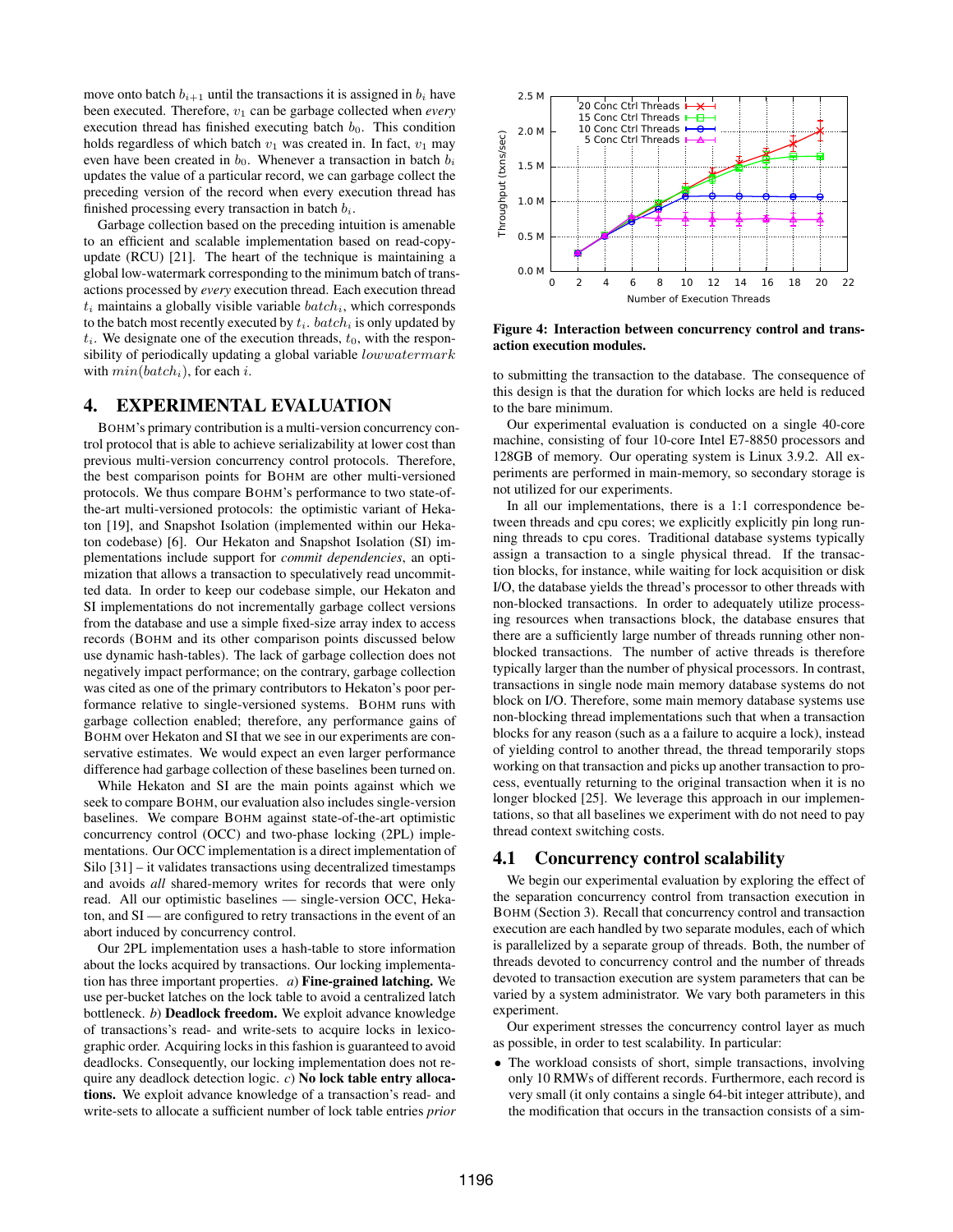ple increment of this integer. As a consequence, the execution time of each transaction's logic is very small.

- The database consists of 1,000,000 records, and the 10 records involved in the RMWs of each transaction are chosen from a uniform distribution. As a consequence, transactions rarely conflict with each other.
- The entire database resides in main memory, so there are no delays to access secondary storage.

As a result of these three characteristics, there are no delays around contending for data, waiting for storage, or executing transaction logic. This stresses the concurrency control layer as much as possible — it is not able to hide behind other bottlenecks and delays in the system, and must keep up with the transaction execution layer, which consumes very little effort in processing each transaction.

Figure 4 shows the results of our experiment. The number of threads devoted to transaction execution is varied on the x-axis, while the number of threads devoted to concurrency control is varied via the 4 separate lines on the graph. Recall that in our experimental setup, there is a 1:1 correspondence between threads and CPU cores. Thus, adding more threads to either concurrency control or transaction execution is equivalent to adding more cores dedicated to these functions.

Despite the extreme stress on the concurrency control layer in this microbenchmark, when the number of concurrency control threads (cores) significantly outnumber the number of execution threads (cores), the system is bottlenecked by transaction execution, not concurrency control. This is why the throughput of each configuration initially increases as more execution threads are added. However, once the throughput of the execution layer matches that of the concurrency control layer, the total throughput plateaus. At this point, the throughput of the system is bottlenecked by the concurrency control layer.

As we increase the number of concurrency control threads (represented by the four separate lines in Figure 4), the maximum throughput of the system increases. This indicates that the concurrency control layer's throughput scales with increasing thread (core) counts. This is because the concurrency control layer is able to exploit greater intra-transaction parallelism and has a lower per-thread cache footprint at higher core counts (Section 3.2.3).

While the number of concurrency control and execution threads can be varied by a system administrator, the choice of the *optimal* division of threads between the concurrency control and execution layers is non-trivial. As Figure 4 indicates, using too few concurrency control threads results in under utilization of execution threads, while using too many concurrency control threads will constrain overall throughput as not enough execution threads will be available to process transactions.

This problem can be addressed by using techniques for dynamic load balancing in high-performance web-servers. BOHM uses a *staged event-driven architecture* (SEDA) [32]; the concurrency control and execution phases each correspond to a stage. The processing of a single request (in BOHM's case, a transaction) is divided between the concurrency control and execution phases. As advocated by SEDA, there is a strong separation between the concurrency control and execution phases; threads in the concurrency control phase are unaware of threads in the execution phase (and viceversa). SEDA's design allows for dynamic allocation of threads to stages based on load. By following SEDA's design principles, BOHM can similarly dynamically allocate resources to the concurrency control and execution phases.



Figure 5: YCSB 10RMW throughput. Top: High Contention (theta =  $0.9$ ). Bottom: Low Contention (theta =  $0.0$ ).

Overall, this initial experiment provides evidence of the scalability of BOHM's design. As we increase the number of concurrency control and execution threads in unison, the overall throughput scales linearly. At its peak in this experiment, BOHM's concurrency control layer is able to handle nearly 2 million transactions a second (which is nearly 20 million RMW operations per second) a number that (to the best of our knowledge) surpasses any known real-world transactional workload that exists today.

#### 4.2 YCSB

We now compare BOHM's throughput against the implemented baselines of Hekaton, Snapshot Isolation (SI), OCC, and locking on the Yahoo! Cloud Serving Benchmark (YCSB) [9].

For this set of experiments, we use a single table consisting of 1,000,000 records, each of size 1,000 bytes (the standard record size in YCSB). We use three kinds of transactions: the first performs 10 read-modify-writes (RMWs) — just like the experiment above, the second performs 2 RMWs and 8 reads (which we call 2RMW-8R), and the third is a read-only transaction which reads 10,000 records.

We use a workload consisting of only 10RMW transactions to compare the overhead of multiversioning in BOHM compared to a single versioned system. If a workload consists of transactions that perform only RMW operations, we do not expect to obtain any benefits from multiversioning. To understand why, consider two transactions  $T_1$  and  $T_2$  whose read- and write-sets consist of a single record, x. Since both transactions perform an RMW on x, their execution must be serialized. Either  $T_1$  will observe  $T_2$ 's write or vice-versa. This serialization is equivalent to how a single version system would handle such a conflict.

In contrast, we expect that, under high contention, multi-versioned systems will execute a workload of 2RMW-8R transactions with greater concurrency than single-versioned systems. The reason is that if a transaction,  $T$ , only reads the value of record  $r$ , then  $T$  does not need to block a transaction  $T'$  which writes r (or alternatively, performs an RMW operation on r).

Finally, we use a workload consisting of a combination of 10RMW and read-only transactions to demonstrate the impact of long running read-only transactions on each of our baselines. We expect such a workload to favor multi-version systems because multi-version systems ensure that read-only transactions execute without blocking conflicting update transactions (and vice-versa).

#### *4.2.1 10RMW Workload*

Our first experiment compares the throughput of each system on YCSB transactions which perform 10RMW operations, where each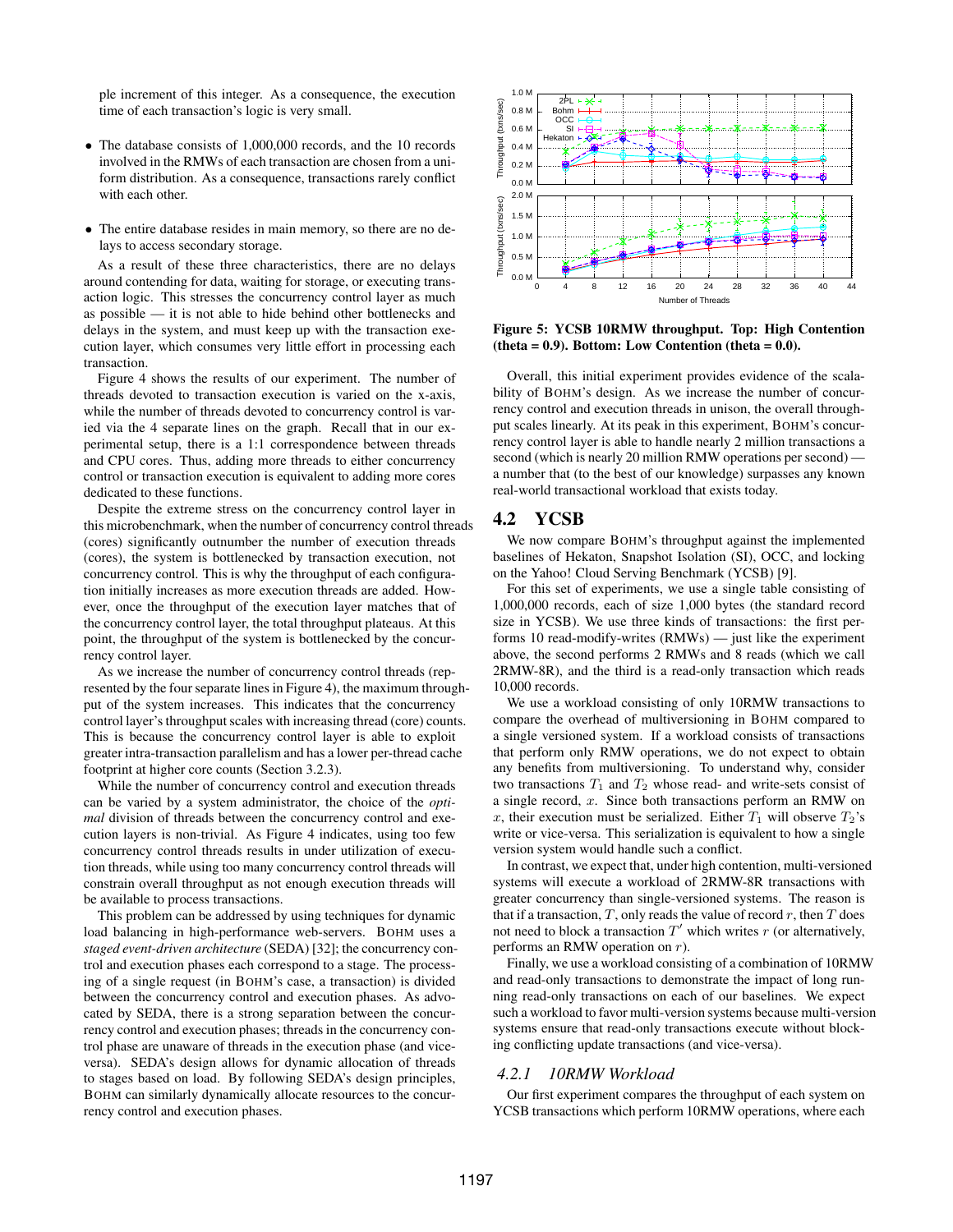element of a transaction's read- and write-set is unique. We run the experiment under both low and high contention. We use a zipfian distribution to generate the elements in a transaction's read- and write-sets. We vary the contention in the workload by changing the value of the zipfian parameter theta [14]. The low contention experiment sets theta to 0, while the high contention experiments sets theta to 0.9.

The graph at the top of Figure 5 shows the result of our experiment under high contention. The throughput of every system does not scale beyond a certain threshold due to the high contention in the workload — there are simply not enough transactions that do not conflict that can be run in parallel. Hekaton and SI perform particularly poorly when there are a large number of concurrently executing threads because under high contention, they are prone to large numbers of aborts. Optimistic systems run transactions concurrently, regardless of the presence of conflicts, and validate that transactions executed in a serializable fashion (or in the case of SI, that write-write conflicts are absent and that transactions read a consistent snapshot of the database). A transaction is aborted if its validation step fails, and the work performed by the transaction is effectively wasted. Note, however, that while OCC is also optimistic and suffers from aborts; it does not suffer from the same drop in throughput as Hekaton and SI. This is because Silo (the version of OCC we use in these experiments) uses a back-off scheme to slow down threads when there is high write-write contention.

The reason why BOHM is outperformed by the locking implementation is that individual transactions are subject to greater overhead. When a multi-version database system performs an RMW operation on a particular record (say,  $x$ ), the corresponding execution thread must bring the memory words corresponding to  $x$ 's version being read into cache, and write a *different* set of words corresponding to the new version of  $x$ . In contrast, when a singleversion system performs an RMW operation, it writes to the same set of memory words it reads. Note that the overhead of creating new versions must be paid during a transaction's *contention period* <sup>3</sup> . As a consequence, version creation has a greater negative impact on throughput in high contention workloads (as compared to low contention workloads). This effect is magnified for YCSB, since the size of each YCSB record is fairly large (1,000 bytes), and each transaction must therefore pay the overhead of writing ten new 1,000-byte records. Thus, all the multi-versioned systems (including BOHM) have a disadvantage on this workload — they pay the overhead of multi-versioning without getting any benefit of increase in concurrency for this 100% RMW benchmark.

Nonetheless, BOHM's lack of aborts allow it to achieve over twice the throughput of the other multi-versioned systems (Hekaton and SI) when there are large numbers of concurrently running threads. However, when there are low numbers of concurrently running threads, there is less contention and the optimistic systems do not suffer from many aborts. Furthermore, the high theta increases the number of versions created and ultimately garbage collected for the "hot" records, and our configuration of Hekaton and SI to not have to garbage collect give them a small advantage over BOHM.

We find that OCC's throughput begins to degrade between 8 and 12 threads, while Hekaton and SI are able to sustain higher throughput for slightly higher thread counts (12 and 16 threads respectively). The reason for this is that Hekaton and SI use an optimization that allows transactions to speculatively read uncommitted values (commit dependencies) [19].



Figure 6: YCSB 2RMW-8R throughput. Top: High Contention (Theta =  $0.9$ ). Bottom: Low Contention (Theta =  $0.0$ ).

The graph at the bottom of Figure 5 shows the same experiment under low contention. We find that locking once again outperforms the other concurrency control protocols; however, the difference is much smaller. The reason why locking still outperforms OCC is that most OCC implementations (including our implementation of Silo OCC [31]) requires threads to buffer their writes locally prior to making writes visible in the database. Locking does not pay the overhead of copying buffered writes to database records. While OCC's write buffering is similar to the multi-version systems's requirement of creation of new versions, it has lower overhead because the same local write buffer can be re-used by a single execution thread across many different transactions (leading to better cache locality of the local write buffers). In contrast, the multiversion systems need to write *different* locations on every update.

Under low contention, the multi-version systems – BOHM, Hekaton, and SI – have similar performance. Hekaton and SI marginally outperform BOHM, since our implementations of Hekaton and SI do not include garbage collection and use array-based indices to access records.

#### *4.2.2 2RMW-8R Workload*

This section compares BOHM's throughput with each of our baselines on a workload where each YCSB transaction performs two RMWs and eight reads (2RMW-8R). In a high contention setting, we expect that the multi-versioned systems will obtain more concurrency than the single-versioned systems, since the reads and writes of the same data items need not conflict under certain circumstances. In particular, under SI, reads and writes never conflict. Therefore, it is theoretically able to achieve more concurrency than any of the other systems which guarantee serializability and therefore have to restrict (to some degree), reads and writes of the same data items in order to avoid the write-skew anomaly (see Section 2). In particular, BOHM allows writes to block reads, but reads never block writes. In Hekaton, reads also never block writes, but writes can cause transactions that read the same data items to abort. In the single-version systems, reads and writes *always* conflict either via blocking (2PL) or aborting (OCC).

The graph at the top of Figure 6 shows the results of this experiment under high contention. As expected, the multi-versioned implementations outperform the single-versioned implementations due to their ability to achieve higher concurrency, and SI outperforms most of the other systems due to the larger amount of concurrency possible when serializable isolation is not required.

Surprisingly, however, BOHM significantly outperforms SI. We attribute this difference to aborts induced by write-write conflicts in SI. Under high contention this can lead to many aborts and wasted

<sup>3</sup>We define a transaction's *contention period* as the time period during which concurrently running conflicting transactions must either block or abort (depending on the pessimistic or optimistic nature of the concurrency control protocol).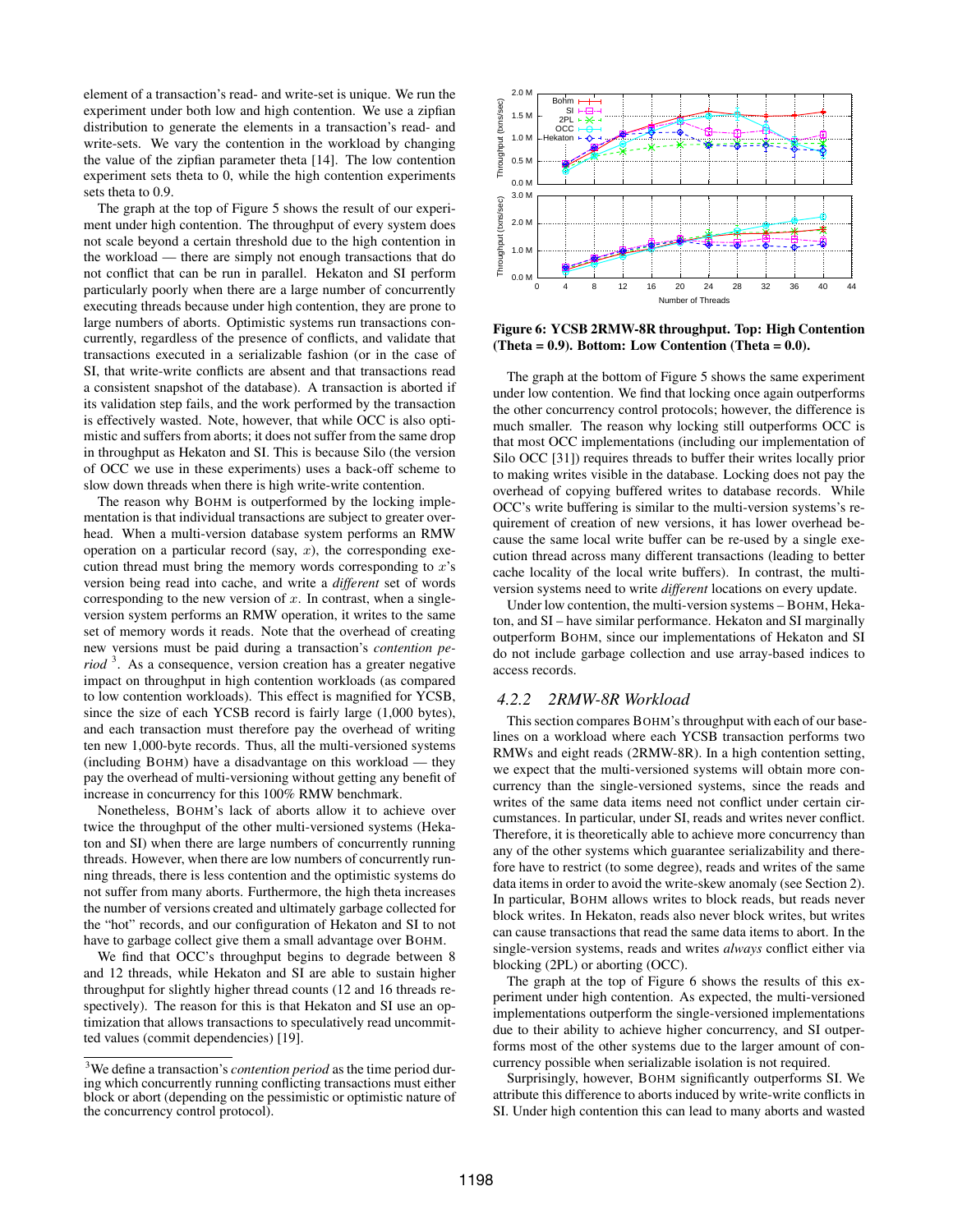

Figure 7: YCSB 2RMW-8R throughput varying contention

work. Meanwhile, BOHM specifies the correct ordering of writes to the same record across transactions in the concurrency control layer, so that the transaction processing layer simply needs to fill in placeholders and never needs to abort transactions due to writewrite conflicts (Section 3.3.1). Like SI, Hekaton also suffers from aborts and wasted work under high contention. Interestingly, the Hekaton paper also implements a pessimistic version of its concurrency control protocol, but finds that it performs worse than the optimistic version, even under high contention. This is because in the pessimistic version, reads acquire read locks, and thus conflict with writes to the same record, thereby reducing concurrency. Thus, a major contribution of BOHM relative to Hekaton is a solution for allowing reads to avoid blocking writes without resorting to optimistic mechanisms.

The graph at the bottom of Figure 6 shows the same experiment under low contention. OCC outperforms both BOHM and locking as it employs a light-weight concurrency control protocol, and does not suffer from aborts under low contention. In particular, this workload contains a significant number of reads, and read validation is very cheap in Silo (which is our OCC implementation) [31]. Note however, that BOHM is very close in performance to OCC, despite the additional overhead of maintaining multiple versions.

The slope of the OCC, locking, and BOHM lines all decrease at higher thread counts. We attribute this to the fact that our database tables span multiple NUMA sockets.

The most interesting part of the bottom of Figure 6 is the comparison of the three multi-versioning implementations. With no contention, there are very few aborts in optimistic schemes, nor any significant differences between the amount of concurrency between the three schemes. Therefore, one might expect all three implementations to perform the same. However, we find that this is not the case; Hekaton and SI are unable to scale beyond 20 cores. We attribute Hekaton and SI's poor performance to contention on global transaction timestamp counter. Hekaton and SI use a global 64 bit counter to assign transactions their begin and end timestamps. In order to obtain a timestamp, both systems atomically increment the value of the counter using an atomic *fetch-and-increment* instruction (xaddq on our x86-64 machine). The counter is incremented at least twice for *every* transaction, regardless of the presence of actual conflicts<sup>4</sup>. At high thread counts, SI and Hekaton are bottlenecked by contention on this global counter. This observation is significant because it indicates that database designs which rely on centralized contended data-structures are *fundamentally* unscalable. BOHM's avoidance of this prevalent limitation of multi-version concurrency control protocols is thus an important contribution.

Figure 7 further illustrates the fundamental issue with Hekaton and SI's inability to scale. The graph shows the throughput of each



Figure 8: YCSB throughput with long running read-only transactions.

system (at 40 threads) while varying the degree of contention in the workload. We use the same 2RMW-8R workload. The graph indicates that both Hekaton and SI have identical performance under low to medium contention, as they are both limited by the timestamp counter bottleneck. Only under high contention does a new bottleneck appear, and prevents the timestamp counter from being the primary limitation of performance.

#### *4.2.3 Impact of Long Read-only Transactions*

In this section, we measure the effect of long running read-only transactions on each of our baselines. We run each baseline on a workload consisting of a mix of update and read-only transactions. Update transactions are the low contention 10RMW YCSB transactions from Section 4.2.1. Read-only transactions read 10,000 records – chosen uniformly at random – from the database.

Figure 8 plots the overall throughput of each system while varying the fraction of read-only transactions in the workload. When a small fraction of the transactions are read-only (1%), we find that the multi-version systems outperform OCC and locking by about an order of magnitude (the y-axis uses a log-scale). This is because single-version systems cannot overlap the execution of read-only transactions and update transactions. In the multi-versioned systems, read-only transactions do not block the execution of conflicting update transactions (and vice-versa) because read-only transactions can perform their reads as of a timestamp which precedes the earliest active update transaction. We also find that BOHM significantly outperforms Hekaton and SI. We attribute this difference to BOHM's read-set optimization (Section 3.2.3), which ensures that BOHM can obtain a reference to the version of a record required by a transaction without accessing any preceding or succeeding versions. In contrast, in Hekaton and SI, if the version required by a transaction,  $v_i$ , has been overwritten, then the system must traverse the list of succeeding versions  $v_n$ ,  $v_{n-1}$ , ...,  $v_{i+1}$  (where  $n > i$ ) in order to obtain a reference to  $v_i$ . Version traversal overhead is not specific to our implementations of Hekaton and SI – it is inherent in systems which determine the visibility of each transaction's writes after the transaction has finished executing. Thus, version traversal overhead is unavoidable in all conventional multi-version systems.

As the fraction of read-only transactions increases, the throughput of each system drops. This is because each read-only transaction runs for a significantly greater duration than update transactions (read-only transactions read 10,000 records, while update transactions perform an RMW operation on 10 records). When the workload consists of 100% read-only transactions, all systems exhibit nearly identical performance. This is because the workload does not contain any read-write nor write-write conflicts.

#### 4.3 SmallBank Benchmark

Our final set of experiments evaluate BOHM's performance on the SmallBank benchmark [7]. This benchmark was used by Cahill

<sup>4</sup>The counter may be incremented more than twice if a transaction needs to be re-executed due to a concurrency control induced abort.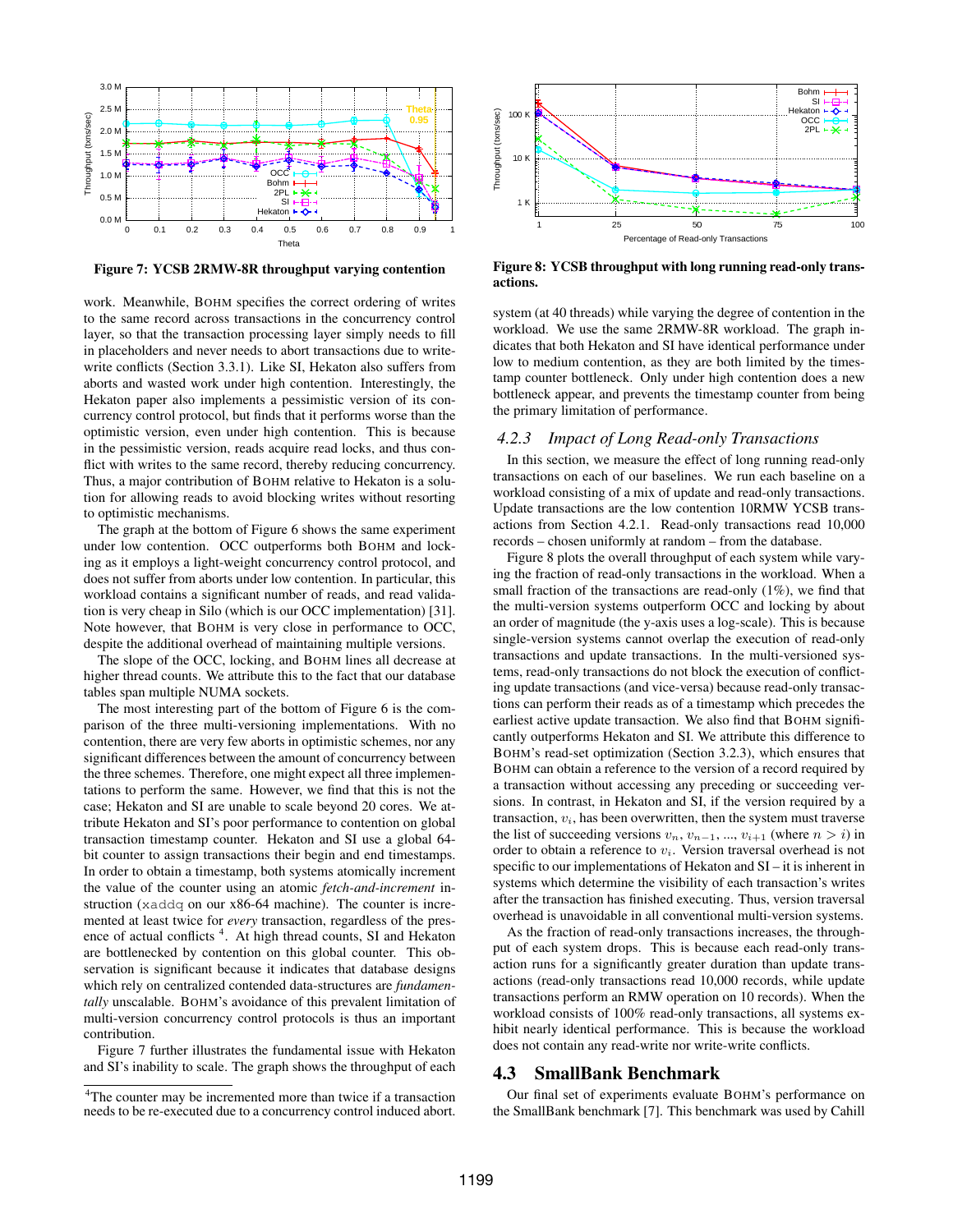

Figure 9: Small Bank throughput. Top: High Contention (50 Customers). Bottom: Low Contention (100,000 Customers).

et al. for their research on serializable multi-versioned concurrency control. SmallBank is designed to simulate a banking application. The application consists of three tables, (1) Customer, a table which maps a customer's name to a customer identifier, (2) Savings, a table whose rows contain tuples of the form <Customer Identifier, Balance>, (3) Checking, a table whose rows contain tuples of the form <Customer Identifier, Balance>. The application consists of five transactions: (1) Balance, a read-only transaction which reads a single customer's checking and savings balances, (2) Deposit, makes a deposit into a customer's checking account, (3)  $TransactSaving$ , makes a deposit or withdrawal on a customer's savings account, (4) Amalgamate, moves all funds from one customer to another,  $(5) WriteCheck$ , which writes a check against an account. None of the transactions update the customer table only the Savings and Checking tables are updated.

The number of rows in the Savings and Checking tables is equal to the number of customers in the SmallBank database. We can therefore vary the degree of contention in our experiments by changing the number of customers; decreasing the number of customers increases the degree of contention in the SmallBank workload.

The transactions in the SmallBank workload are much smaller than the transactions in the YCSB workload from the previous section. Every transaction performs reads and writes on between 1 and 3 rows. Each record in the Savings and Checking tables is 8 bytes long. In comparison, our configuration of the YCSB workload performs exactly 10 operations on each transaction, and each record is of size 1,000 bytes. In order to make the SmallBank transactions slightly less trivial in size, each transaction spins for 50 microseconds (in addition to performing the logic of the transaction).

Figure 9 shows the results of our experiment. The graph at the top of Figure 9 shows the results under high contention (the number of SmallBank customers is set to 50). Although locking once again performs best under high contention, the difference between locking and BOHM is not as large as in the contended 10RMW YCSB experiment (Section 4.2.1). There are two reasons for this difference:

First, as explained in Section 4.2.1, BOHM must pay the cost of bringing two *different* sets of memory words into cache on a read-modify-write operation, one corresponding to the version that needs to be read, the second corresponding to the version to be created. Since SmallBank's 8-byte records are smaller than YCSB's 1000-byte records, the cost of this extra memory access is smaller. Hence, the relative difference between BOHM and locking is smaller.

Second, the workload from Section 4.2.1 was 100% RMW transactions. In contrast, a small part of the SmallBank workload (20% of all transactions) consist of read-only Balance transactions. Multiversioned approaches such as BOHM are thus able to increase the concurrency of these transactions, since reads do not block writes.

Both Hekaton and SI's throughput drop under high contention due to concurrency control induced aborts. At 40 threads, SI outperforms Hekaton by about 50,000 transactions per second because it suffers from fewer aborts while validating transactions. Note that the abort-related drop in performance of Hekaton and SI is greater than OCC. This is because the contention on the timestamp counter for the multi-versioned schemes (Hekaton and SI) increases the time required to get a timestamp. Since the SmallBank transactions are so short, this time to acquire a timestamp is a nontrivial percentage of overall transaction length. Hence, the transactions are effectively longer for Hekaton and SI than they are for OCC, which leads to more conflict during validation, and ultimately more aborts.

The graph at the bottom of Figure 9 shows the results of the same experiment under low contention. We find that locking, OCC, and BOHM have similar performance under this configuration. As mentioned previously, the cost of RMW operations on SmallBank's 8-byte records is much smaller than RMW operations on YCSB's 1000-byte records.

As we saw in previous experiments (Section 4.2.2), we find that both Hekaton and SI are bottlenecked by contention on the global timestamp counter. When using 40 threads, BOHM is able to achieve throughput in excess of 3 million transactions per second, while Hekaton and SI achieve about 1 million transactions per second; a difference of more than 3x.

# 5. RELATED WORK

Multi-core Scalability. Pandis et al. propose a data-oriented architecture (DORA) in order to eliminate the impact of contended accesses to shared memory by transaction execution threads [24]. DORA partitions a database among several physical cores of a multi-core system and executes a disjoint subset of each transaction's logic on multiple threads, a form of intra-transaction parallelism. BOHM uses intra-transaction parallelism to decide the *order* in which transactions must execute. However, the execution of a transaction's logic occurs on a single thread.

Jung et al. propose techniques for improving the scalability of lock-managers [18]. Their design includes the pervasive use of the read-after-write pattern [5] in order to avoid repeatedly "bouncing" cache-lines due to cache-coherence [4, 22]. In addition, to avoid the cost of reference counting locks, they use a technique to *lazily* de-allocate locks in batches. BOHM similarly refrains from the use of reference counters to garbage collect versions of records that are no longer visible to transactions.

Johnson et al. identified latch contention on high level intention locks as a scalability bottleneck in multi-core databases [17]. They proposed Speculative Lock Inheritance (SLI), a technique to reduce the number of contended latch acquisitions. SLI effectively *amortizes* the cost of contended latch acquisitions across a batch transactions by passing *hot* locks from transaction to transaction without requiring calls to the lock manager. BOHM similarly amortizes synchronization across batches of transactions in order to scale concurrency control.

Very lightweight locking (VLL) reduces lock-manager overhead by co-locating concurrency control related meta-data with records [25]. Unlike BOHM, VLL is not designed for systems with large number of cores because every transaction must execute a global critical section before it can execute.